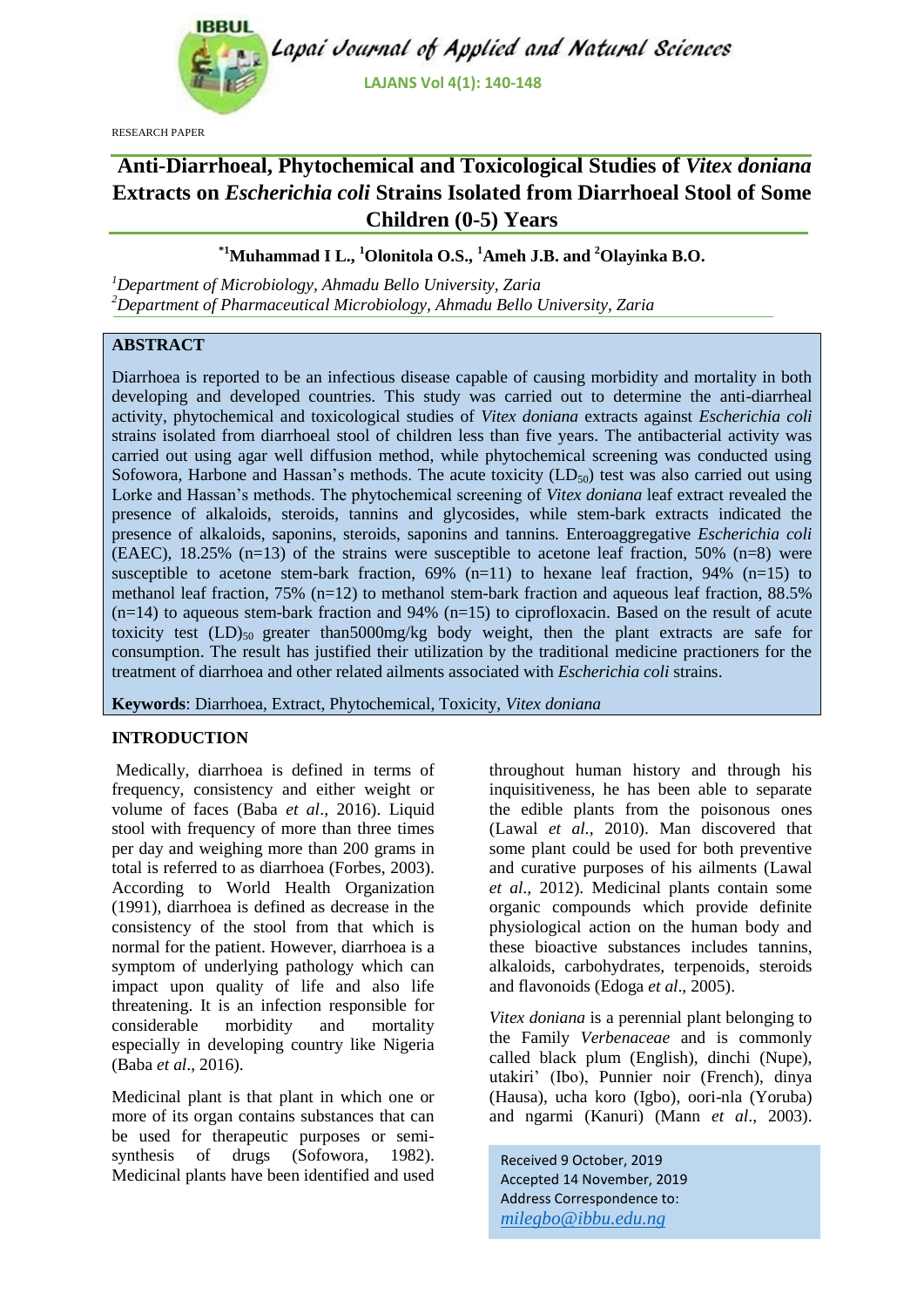*Vitex.doniana* is abundantly found in savannah regions and it is a medium-sized deciduous tree, about 8-18m high, with a heavy rounded crown and a clear bole up to 5m (Arokiyaraij *et al*., 2009).

*Vitex doniana* has numerous applications in traditional medicine. Leaf sap is used as an eye drop to treat conjunctivitis and other eye complaints. A leaf decoction is applied externally as a galactagogue and against headache, stiffness, measles, body rash, fever, chicken pox and internally as a tonic, anodyne and febrifuge (Arokiyaraij *et al*., 2009). Pastes of pounded leaves and bark are applied to wounds and burns. A root decoction is administered orally to treat ankylostomiasis, rachitis, gastro-intestinal disorders and jaundice, and well as an anodyne. Powdered bark added to water is taken to treat colitis, and also used to treat stomach complaints and kidney troubles (Dash *et al*., 2005). The bark is also used against leprosy and liver diseases, and also to control bleeding after childbirth. Dried and fresh fruits are eaten against diarrhea, and as a remedy against lack of vitamin A and B. The blackish extract obtained by boiling leaves, bark, roots and/or fruits are used as ink and as well as a dye for clothes. The flowers serve as source of nectar for honey bees, while Cattle browse the foliage (Padamalatha *et al*., 2009). The aim of this study is determine the anti-diarrheal, phytochemical and toxicological studies of *Escherichia coli* serotypes isolated from diarrheal stool of children less than five years.

## **METHODOLOGY**

#### **Sample collection and Identification**

The fresh leaves and the stem-bark of *Vitex doniana* were collected within Lapai town, Niger state, Nigeria. The plant was identified and authenticated by Dr Jonathan Gana, a botanist from College of Education, Minna, Niger State. Nigeria. A voucher specimen has been deposited in the departmental herbarium.

#### **Sterilization of Materials**

All glass wares used in the research were washed with detergent, rinsed with distilled water, air dried and sterilized in a hot oven at  $170^{\circ}$ C for 60 seconds. Each of the material was wrapped with aluminum foil before sterilization. Distilled water and all prepared media were sterilized in the autoclave at  $121^{\circ}$ C for 15 minutes. Cork borer and glass rods were sterilized by dipping them into 70% alcohol prior to flaming in a Bursen burner. The working bench was swabbed with 75% alcohol before and after each experiment.

## **Preparation of Plant Material**

The fresh leaves and stem-bark of *Vitex doniana* were collected and rinsed with distilled water to remove the impurities such as debris and dust particles. The leaves and stem-bark size were reduced to smaller pieces by cutting to small parts, using sterile knife. The leaves and stem-bark were air dried at room temperature for five weeks due to the weather condition. The dried leaves and stembark were ground into fine powder using mortar and pestle, then 0.05mm mesh sieve was used to remove particles and fine powdered samples were stored in sterile air tight container for further use.

## **Extraction of Plant Material**

The method of Junaid *et al.* (2006) and Okwori *et al.* (2007) were used for this study. Acetone, aqueous (distilled water), n-hexane and methanol were used as extractants. Distilled water was used to stimulate the condition commonly used by traditional herbalist for the extraction of herbs. Methanol was used because of its broad spectrum, and relatively non-selective property of extracting tannin, while acetone was used because of its property of extracting tannin. However, nhexane being a non-polar solvent has capacity of extracting lipophilic compounds.

Fifty grams (50g) of each of the *V. doniana* plant parts (leaves and stem-bark) were soaked separately in 400 ml of 95% methanol contained in 500ml capacity conical flask for 72 hours. The same procedure was followed for acetone, hexane and aqueous extraction. The conical flasks were covered with cotton wool, wrapped with aluminum foil in order to avoid contamination of the mixture. Maceration was achieved by constant shaking and solution was filtered using Whatman's No.1 filter paper to obtain a solution free of solids. The samples were then concentrated in a rotary evaporator at  $45^{\circ}$ C to remove the methanol and acetone, and stored at  $2-4$ <sup>o</sup>C. The same process was repeated until enough crude extracts was obtained. However, water is a non-volatile solvent; the extracts containing distilled water were evaporated to dryness in a boiling water bath (Russel, 2001).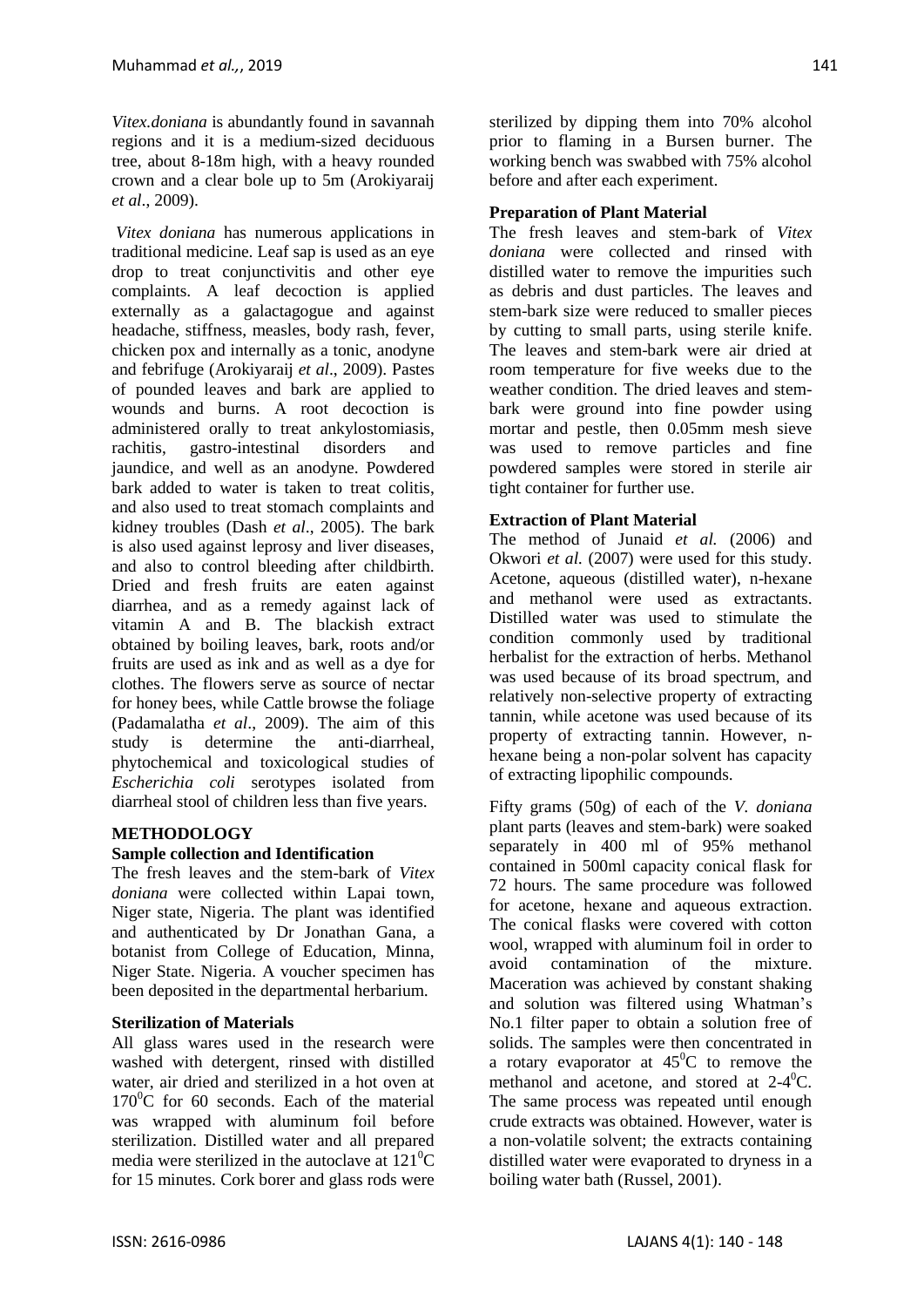The filtrates (crude extracts) were successively partitioned using different solvents with the different polarities such as Hexane, ethyl acetate, methanol and aqueous. The fractions obtained includes hexane leaf fraction A, hexane leaf fraction B, methanol stem-bark fraction, methanol leaf fraction, ethyl acetate leaf fraction, ethyl acetate stem-bark fraction, aqueous leaf fraction and aqueous stem-bark fraction. Each fraction obtained was stored for further analysis.

## **Reconstitution of Plant Extracts**

The dried residue was weighed into McCartney bottles. Zero point two grams  $(0.2g)$  of the dried residue of the leaf and stembark fractions of *V. doniana* were dissolved or dispensed into 10ml of glycerol to make a stock solution of 2 mg/ml respectively.

## **Sources of Test Organisms**

Pure clinical isolates used in this study were *Escherichia coli* strains namely Enteroaggegative *E. coli*, Enteropathogenic *E. coli*, Enteroinvasive *E. coli,* Enterohemorrhagic *E. coli* and Enterotoxigenic *E. coli* isolated from diarrheal stool of children less than five years attending various hospitals in Niger state, Nigeria (Etsu Umaru Sanda General Hospital, Bida; General Hospital, Minna and General Hospital, Kontagora.

#### **Preparation and standardization of inoculums**

All test organisms were separately prepared by sub culturing the pure isolates in to nutrient agar and incubated at  $37^{\circ}$ C for 24 hours. One gram (1g) of Barium chloride was weighed and dissolved in 99ml of sterile distilled water. This was followed by the measurement of 1ml of concentrated sulphuric acid in 99ml of sterile distilled water. To prepare 10ml of McFarland Nephelometer, 0.2ml of 1% barium chloride was added to 9.8ml of concentrated sulphuric acid. Turbidity corresponds to 6-  $.10<sup>8</sup>$ ml bacteria cells referred to McFarland standard (McFarland, 1970).

#### **Experimental animal; Whistler Albino rats**

Young Albino rats (male) with an average body weight 185 – 230g were used for this study. They were obtained from the Animal House Unit of the Department of Biochemistry, Ibrahim Badamasi Babangida University Lapai, Niger state. They were housed in a polypropylene cage and maintained at 30-37ºC for 12 hours' dark/light cycle. The animals were acclimatized to laboratory condition for 7 days prior to experiment. These were fed with standard marsh and water. For hygienic purpose the litter to the cage was renewed twice a week.

## **Acute toxicity studies (determination of**  $LD_{50}$

The method of Hassan *et al.* (2005) and OECD, (2001) was used to carry out acute toxicity study of the plant extracts. Water (aqueous) extract of *Vitex doniana* leaf extract (1000, 2000, 3000, 4000 and 5000 mg/kg) was administered to six (6) groups, (six wilster albino rat per group) of rats (one after the other at a grace observation of 48 hr) in single oral dose by using a feeding needle. The control group received distilled water. The same procedure was followed with aqueous *Vitex doniana* stem-bark fractions.

#### **Phytochemical screening of leaves and stem-bark of** *Vitex doniana*

All test organisms were separately prepared by sub culturing the pure isolates in to nutrient agar and incubated at  $37^{\circ}$ C for 24 hours. One gram (1g) of Barium chloride was weighed and dissolved in 99ml of sterile distilled water. This was followed by the measurement of 1ml of concentrated sulphuric acid in 99ml of sterile distilled water. To prepare 10ml of McFarland Nephelometer, 0.2ml of 1% barium chloride was added to 9.8ml of concentrated sulphuric acid. Turbidity corresponds to 6- .10<sup>8</sup>ml bacteria cells referred to McFarland standard (McFarland, 1970).

## *Test for alkaloids*

To 3mL of extract introduced into different test tube, 1mL of 1% of hydrochloric acid (HCL) was added. The mixture was later treated with few drops of Meyer's reagent. A creamy white precipitate indicated the presence of alkaloids (Ogukwe *et al*., 2004).

## *Test for anthroquinone*

To 4mL of each extract in a test tube, 4mL of 100% ammonium solution was added. A pink violet or red coloration in the ammoniac layer in each test tube indicated the presence of anthroquinone (Danlami, 2009).

#### *Test for flavonoids*

To 1mL of each extract, 3 drops of ammonia solution was added. Half (0.5) mL of concentrated HCL was further added to the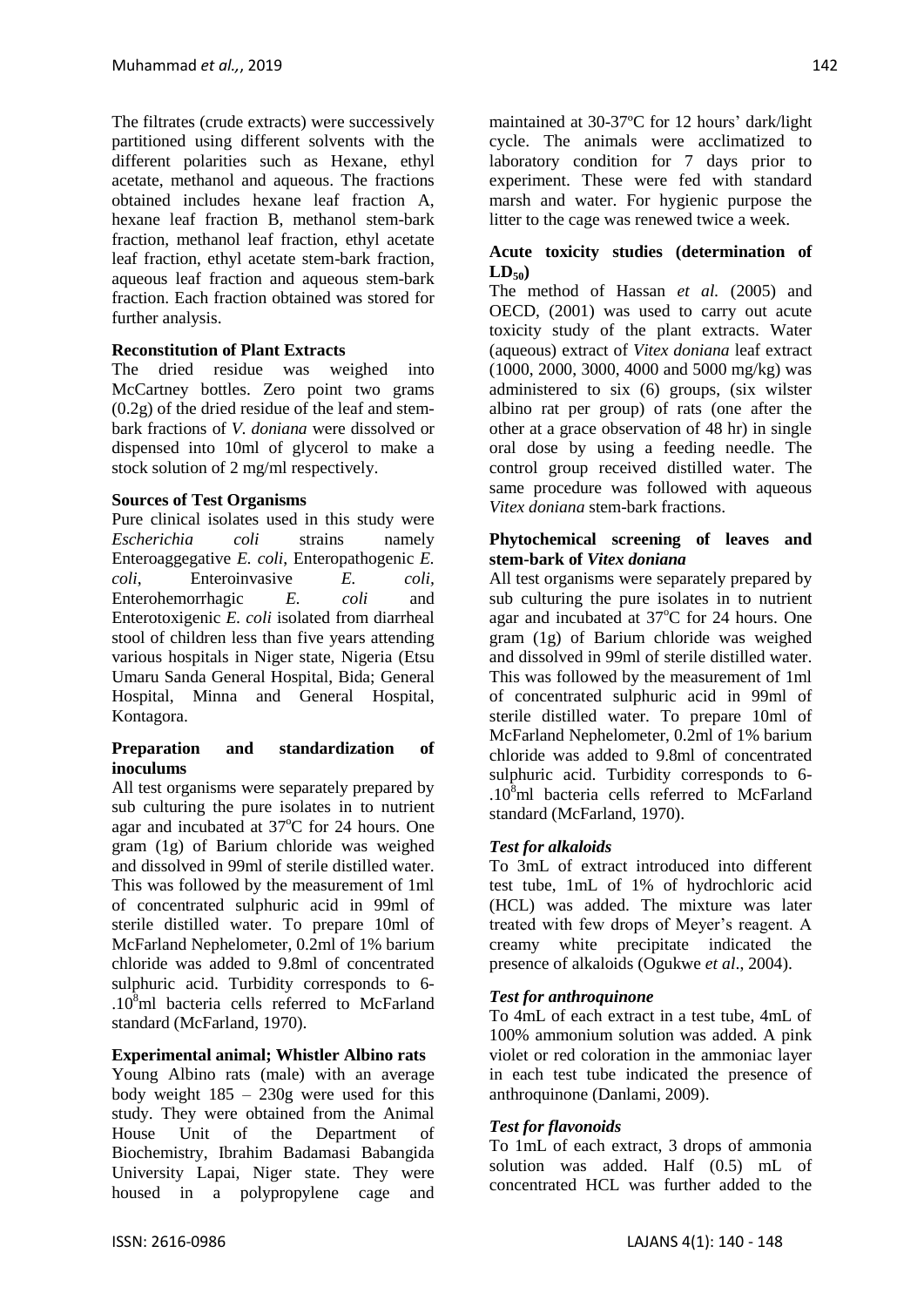mixture. A pale brown coloration indicated the presence of flavonoids (Odebiyi and Sofowora, 1978).

## *Test for glycosides*

To 1 mL of each extract, 2 mL of acetic acid was added and then cool in an ice bath at  $4^0C$ . To the mixture, 1 ml of conc.  $H_2SO4$  was added drop wise. Oil layer formed on top of the solution indicated the presence of glycosides (Elmahmood and Amey, 2007; Odebiyi and Sofowora, 1987).

## *Test for resins*

To 5mL of each extract, 5mL of copper acetate solution was added and shaken vigorously and then allowed to separate. A reddish brown precipitate indicated the presence of resins (Elmahmood and Doughari, 2008).

#### *Test for saponins*

Half milliliter (0.5mL) of each extract in a test tube, 5.0mL of distilled water was added. The mixture was then shaken vigorously for 2 minutes; the froth formation indicated the presence of saponins (Hassan *et al.*, 2005).

#### *Test for steroids*

To 1mL of each extract, 1mL of concentrated tetraoxosulphate (IV) acid  $(H_2SO_4)$  was added. A reddish coloration indicated the presence of steroid (Hassan *et al.*, 2005).

#### *Test for tannins*

To 5mL of each extract, 2 drops of 5%  $FeCL<sub>3</sub>$ was added. A dirty green precipitate indicated the presence of tannins (Ogukwe *et al*., 2004).

#### **Determination of Antibacterial Activity of**  *V. doniana* **Extract**

The susceptibilities of the test organisms to the plant fractions were assayed as described by (Aliyu *et al*., 2009). The standardized suspension was used to inoculate the surface of the nutrient agar, and plates were allowed to set. A standard cork borer of 6mm in diameter was used to punch five wells aseptically on the surface of agar and filled with the desired concentration (2mg/ml,) of the aqueous, ethylacetate, hexane, and methanol leaf and stembark fractions of *V. doniana*. Commercial antibiotic (Ciprofloxacin) was used as positive control. One of the well was filled with 0.2mL of the control (Ciprofloxacin) at the same concentration (2mg/ml). The same procedure was followed for *V. doniana* leaf fractions, all plates were allowed to stand for 1 hour at room temperature for the extract to diffuse into the agar and then incubated at  $37^{\circ}$ C over night (Norrel and Messley 1997). Antibacterial activities were evaluated by measuring zone of inhibition. Zone of inhibition means the zone of clearance around each well and the diameter was measured using transparent metric ruler.

#### **RESULTS AND DISCUSSIONS**

The phytochemical screening of *Vitex doniana*  leaf extracts revealed the presence of anthroquinones, steroids, saponins, flavonoids and glycosides. This is similar to the findings of Dauda *et al.* (2001) who reported the presence of cardiac glycosides, flavonoids, terpenes, steroids and resins in their studies on phytochemical and in-vitro antibacterial investigation of *Vitex doniana* leaves, stembark and root extracts. This is also in conformity with the findings of Agbolafor and Nwuchukwu, (2011) who reported the presence of anthroquinone, saponin, flavonoids, terpenoids, tannins, and alkaloids in their studies of phytochemical analysis and antioxidant properties of leaves extracts of *Vitex doniana* and *Mucuna pruiens.* This study also agrees with the findings of Dawang, (2015), who reported the presences of flavonoids, cardiac glycosides, steroids, terpenes and resin in his studies of constituents and toxicological analysis of *Vitex doniana* leaf extracts. The study is contrary to the findings of Ferguson, (2001) who reported the presence of resins, tannins and saponins in his studies on phytochemical and antimicrobial assessment of hexane leaves extracts of *Vitex doniana.* This could be attributed to hexane used as extractant which is capable of extracting lipophylic compounds.

This study revealed the presence of anthranoquinones, tannins, flavonoids, glycosides and saponins in the stem-bark extracts of *Vitex doniana.* This work is similar to the findings of Emmanuel *et al*. (2015) who reported the presence of alkaloids, glycosides, tannins and saponins in their studies on phytochemical and antimicrobial screening of the stem-bark extracts of *Vitex doniana.* This study also agrees with the findings of Ali *et al*. (2017) who reported the presence of anthroquinones, alkaloids, saponins, tannins, phenol, glycosides and alkaloids in their studies on the assessment of antibacterial activity and phytochemical screening of *Vitex doniana* extracts on clinical isolates of *Salmonella typhi.* This is also in conformity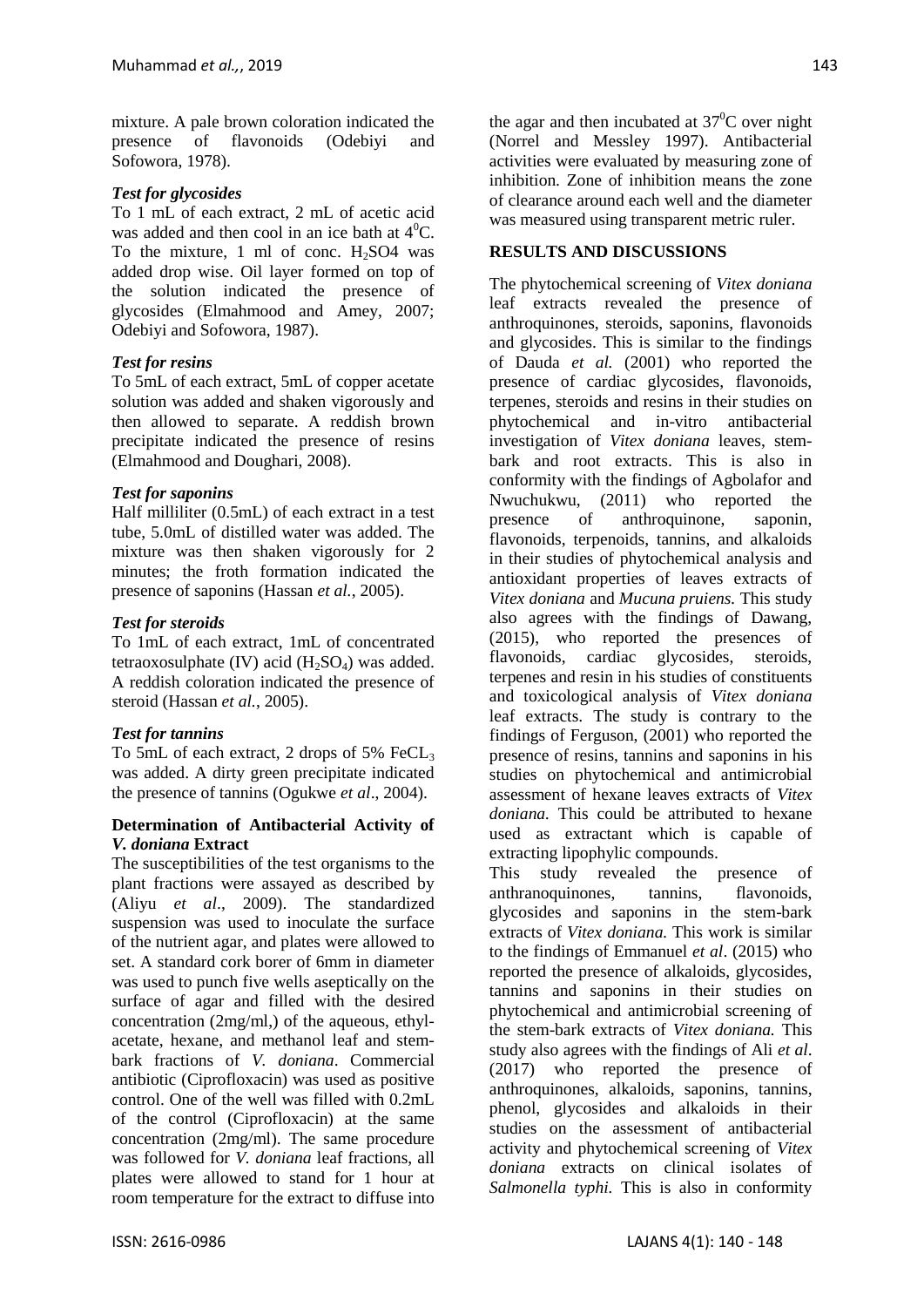with the findings of Olusola *et al*. (1997) who reported the presence of alkaloids, anthroquinones, saponins, tannins, resins and

glycosides in their studies on the effect of *Vitex doniana* stem-bark extract on blood pressure.

Table 1: Phytochemical screening of acetone, aqueous, hexane and methanolic leaf and stembark crude extracts of *Vitex danana*

|                |           | Phytochemical constituents                 |                          |      |     |         |          |                |  |  |  |
|----------------|-----------|--------------------------------------------|--------------------------|------|-----|---------|----------|----------------|--|--|--|
| Extracts       | Alkaloids | Anthraquinones Flavonoids Glycosides Resin |                          |      |     | Saponin | Steroids | <b>Tannins</b> |  |  |  |
| Acetone        |           | $++$                                       |                          |      |     | $++$    | $++$     |                |  |  |  |
| leaf           |           |                                            |                          |      |     |         |          |                |  |  |  |
| Aqueous        |           | $++$                                       | $++$                     |      |     | $+$     | $++$     |                |  |  |  |
| leaf           |           |                                            |                          |      |     |         |          |                |  |  |  |
| Hexane         | $+$       | $+$                                        |                          |      | $+$ | $+$     | $++$     |                |  |  |  |
| leaf           |           |                                            |                          |      |     |         |          |                |  |  |  |
| Methanol       |           | $+$                                        |                          | $+$  |     |         | $++$     | $+$            |  |  |  |
| leaf           |           |                                            |                          |      |     |         |          |                |  |  |  |
| Acetone        |           | $+$                                        | $+$                      | $+$  |     | $+$     |          | $+$            |  |  |  |
| bark           |           |                                            |                          |      |     |         |          |                |  |  |  |
| Aqueous        | $+$       | $^{+}$                                     | $+$                      | $+$  |     | $+$     | $+$      | $+$            |  |  |  |
| bark           |           |                                            |                          |      |     |         |          |                |  |  |  |
| Hexane         |           | $^{+}$                                     |                          |      |     |         |          | $+$            |  |  |  |
| bark           |           |                                            |                          |      |     |         |          |                |  |  |  |
| Methanol       | $+$       | $++$                                       | $+$                      | $++$ | $+$ | $+$     |          | $+$            |  |  |  |
| bark           |           |                                            |                          |      |     |         |          |                |  |  |  |
| $Key: -ABsent$ |           | $+=$ Moderate concentration                | $++=$ High Concentration |      |     |         |          |                |  |  |  |

| Table 2: The acute toxicity (LD50) screening of crude aqueous leaf and stem-bark extracts of |  |  |
|----------------------------------------------------------------------------------------------|--|--|
| <i>Vitex doniana</i> on albino rat                                                           |  |  |

| Plant extract | Group          | No.of<br>albino rat | Weight of<br>animals(g) | Dosage<br>(mg/kg) | of<br>Vol.<br>extract<br>administered $(g/mL)$ | Mortality    |  |
|---------------|----------------|---------------------|-------------------------|-------------------|------------------------------------------------|--------------|--|
| Leaf          | A <sub>1</sub> |                     | 185                     | 1000              | 0.2                                            | No mortality |  |
|               | $\overline{2}$ |                     | 190                     | 2000<br>0.4       |                                                | "            |  |
|               | 3              |                     | 192                     | 3000              | 0.6                                            |              |  |
|               | 4              |                     | 195                     | 4000              | 0.8                                            | "            |  |
|               | 5              |                     | 202<br>5000<br>1.0      |                   | 11                                             |              |  |
|               | 6              |                     | 230                     | $00\,$            | 0.1mL                                          | "            |  |
| Stem-bark     | B <sub>1</sub> |                     | 192                     | 1000              | 0.2                                            | No mortality |  |
|               | $\overline{2}$ |                     | 195                     | 2000              | 0.4                                            | "            |  |
|               | 3              |                     | 200                     | 3000              | 0.6                                            | "            |  |
|               | 4              |                     | 215                     | 4000              | 0.9                                            | "            |  |
|               | 5              |                     | 220                     | 5000              | 1.1                                            | "            |  |
|               | 6              |                     | 230                     | $00\,$            | 0.1 <sub>mL</sub>                              | 11           |  |

**Key:**  $g = \text{Gram}$ ;  $Mg = \text{Milligram}$ ;  $Kg = \text{Kilogram}$ ;  $mL = \text{Millitter}$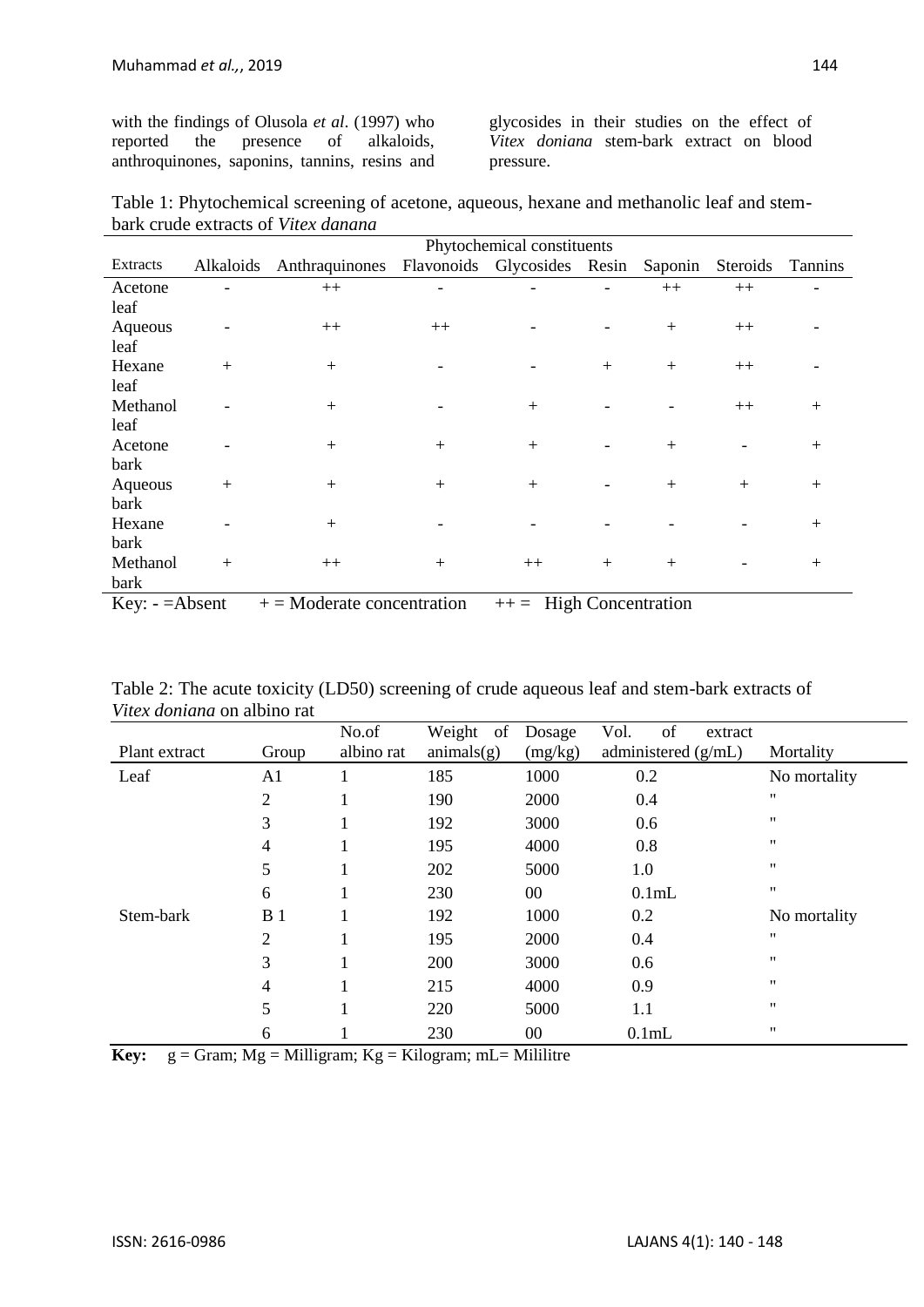|            |                        |             | . . |             |                        |             |             |       |
|------------|------------------------|-------------|-----|-------------|------------------------|-------------|-------------|-------|
|            | <b>Plant fractions</b> | <b>EAEC</b> |     | <b>EHEC</b> | <b>EIEC</b>            | <b>EPEC</b> | <b>ETEC</b> |       |
|            |                        | $n=16$      |     | $n=13$      | $n=8$                  | $n=27$      | $n=17$      |       |
| <b>ALF</b> |                        | 13(81.25)   |     | 12(92)      | 06(75)                 | 23(85)      | 15(88)      |       |
| <b>ASF</b> |                        | 08(50)      |     | 05(38.5)    | 03(38)                 | 16(59)      | 09(53)      |       |
| <b>HLF</b> |                        | 11(69)      |     | 10(77)      | 05(63)<br>26(96)       |             | 15(88)      |       |
| <b>MLF</b> |                        | 15(94)      |     | 13(100)     | 04(50)                 | 27(100)     | 17(100)     |       |
| <b>MSF</b> |                        | 12(75)      |     | 13(100)     | 05(63)                 | 25(93)      | 14(82)      |       |
| QLF        |                        | 12(75)      |     | 12(92)      | 04(50)                 | 24(89)      | 14(82)      |       |
| QSF        |                        | 14(88)      |     | 09(69)      | 03(38)                 | 22(81.5)    | 15(88)      |       |
| <b>CPX</b> |                        | 15(94)      |     | 13(100)     | 07(88)                 | 27(100)     | 17(100)     |       |
| Key:       | EAEC=Enteroaggregative |             | Е.  | coli;       | EHEC=Enterohemorrhagic |             | E.          | coli. |

Table 3: The percentage susceptibility pattern of *E. coli* strains to plant fractions

EIEC=Enteroinvasive *E. coli*; EPEC=Enteropathogenic *E .coli*; ETEC=Enterotoxigenic *E.coli*; ALF=Acetone leaf fraction; ASF=Acetone stem-bark fraction; HLF=Hexane leaf isolate; MLF=Methanolic leaf fraction; MSF=Methanolic stem-bark fraction; QLF=Aqueous leaf fraction; QSF=Aqueous stem-bark fraction; CPX=Ciprofloxacin.

The percentage susceptibility of Enteroaggregative *E. coli* to Methanol leaf fraction was 95%. This clearly indicates the efficacy of the fraction against the bacteria strain. Ugwuke *et al.* (2017) reported 100% of susceptibility of *E. coli* isolates from diarrhoeal stool to butanol leaf fraction, which support the result of this study. This finding is similar to the report of Abdulrahaman *et al*. (2010) where *E. coli* strains isolated from diarrhoea were susceptible to methanol leaf fraction by 94%, similar to what was reported by Adisa *et al*. (2015). However, another plant fraction that was found to be active against the Enteroaggregative *E. coli* in this study was aqueous stem-bark fraction, which showed 88% potency towards EAEC. Ugwikwe *et al*. (2015) earlier reported 100% potency towards the *E. coli* strain.

The percentage susceptibility of EHEC to methanol leaf fraction and methanol stem-bark fraction were 100% respectively. Muhamma*d et al*. (2005) reported 100% susceptibility of *E coli* isolates from diarrhoeal stool to methanol leaf fraction which is in support of this study. This finding is similar to the report of Sani *et al*. (2015) where *E. coli* strains were susceptible to methanol leaf fraction by 92%, which is also similar to what was reported by Musa *et al.* (2016).

Several research findings have also reported the susceptibility of EIEC to *Vitex doniana* fraction. In support of the finding in this study, Ogukwe *et al*. (2012) and Abdulrahman *et al*. (2012) reported 75% susceptibility of EIEC isolates from diarrhoeal stool to acetone leaf fraction, methanol stem-bark fraction and hexane leaf fraction respectively. Contrary to the report of this study is the report of Kure *et al*. (2014) that EIEC from diarrhoeal stool were 38% susceptible to methanol stem-bark fraction and methanol leaf fraction respectively. EIEC strain isolated from diarrhoea in this study showed moderate susceptibility of 50% to methanol leaf fraction and aqueous leaf fraction. To support this finding, Sani *et al*. (2012) reported 39% and 40% of EIEC to methanol leaf fraction and aqueous leaf fraction respectively.

The EPEC were found to be the most dominant *E. coli* strain isolated from diarrhoeal stool in the study area. The susceptibility of EPEC isolates from diarrhoeal stool to methanol leaf fraction and methanol stem-bark fraction in this study is supported by the reports of Muhammad *et al*. (2015) that EPEC from diarrhoeal stool with 94 and 98% susceptibility to methanol leaf and stem-bark fraction respectively. Another fractions of high activity against EPEC isolates in the present study are methanol stem-bark fraction and hexane leaf fraction with 93 and 96% respectively. To support this assertion, Abdullahi *et al*. (2012) also reported that methanol stem-bark fraction and hexane leaf fraction have high activity of 83 and 80% respectively against EPEC isolates. In support of this, Abdulkadir *et al*. (2013) reported that methanol leaf fraction and hexane fraction had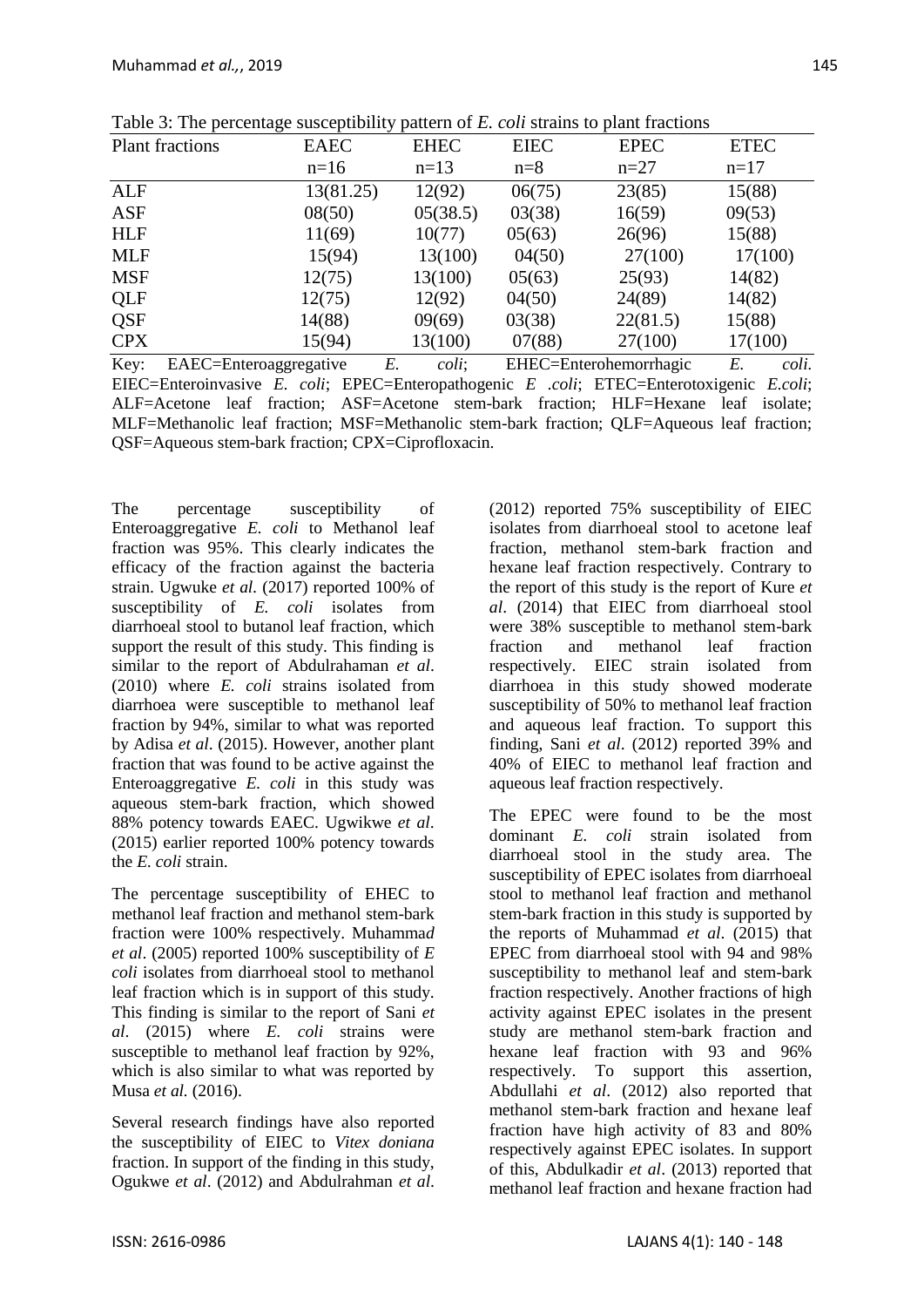activity of 82 and 83% respectively against the isolates.

As reported by the findings in this study, aqueous leaf fraction and acetone leaf fraction also proved to be effective against EPEC isolates of diarrhoeal stool with 89 and 85%. However, this finding is corroborated by Hassan *et al*. (2011) documented that 84% of EPEC isolates were susceptible to aqueous leaf fraction and acetone leaf fraction respectively. The susceptibility of EPEC isolates in this study to both aqueous stem-bark fraction and acetone stem-bark fraction has been reported. To support this finding, Hassan *et al*. (2011) and Yushau *et al*. (2013) reported the susceptibility of EPEC to aqueous stem-bark fraction and acetone stem-bark fraction by as much as 90%.

Enterotoxigenic *E. coli* (ETEC) isolates were also found to be present in children diarrhoeal stool sampled across the hospitals in the study area. ETEC was reported on the basis of their susceptibility to various fractions. All ETEC isolates were susceptible to plant isolates. This finding is in accordance with the report of Abdulkadir *et al.* (2016). The level of ETEC susceptibility pattern is in order; methanol leaf fraction, acetone leaf fraction, hexane leaf fraction, aqueous stem-bark fraction, methanol stem-bark fraction and aqueous leaf fraction.

Methanol leaf fraction has high activity against ETEC as reported in the present study, with a potency of 100%. A research study conducted on the isolation of ETEC strains from diarrhoeal stool showcasing the susceptibility of these strains to various plant isolates revealed that the strains were all above 80% susceptibility to fractions (Umaru *et al*., 2014), to corroborate the findings in this study. The outcome of the research study conducted by Mahmood *et al*. (2015) on the antimicrobial activity of *Vitex doniana* extracts against ETEC strains corroborated the findings of this study, since ETEC isolates showed 100% susceptibility to methanol leaf fraction.

In a similar report, ETEC strain isolated from diarrhoeal stool of patient were found to be 100% susceptible to methanol leaf fraction (Yushau *et al*., 2013). Acetone leaf fraction, hexane leaf fraction and aqueous stem-bark fraction were found to be active against ETEC isolates in the present study. The percentage susceptibility of ETEC to acetone leaf fraction, hexane leaf fraction and aqueous stem-bark fraction respectively were 80%. Similarly, a research on the evaluation of *Vitex doniana* extracts on *E. coli* strains revealed that ETEC isolates showed 75% to acetone leaf fraction, hexane leaf fraction and aqueous stem-bark fraction (Hassan *et al*., 2011), which agrees with finding in this study. The efficacy of methanol stem-bark fraction and aqueous leaf fraction against ETEC were found to be 82% respectively. To support the finding in this study (Hassan *et al*., 2011) reported that methanol stem-bark fraction and aqueous leaf fraction to have 78% and 81% efficacy against ETEC, in other word the isolates were confirmed to be susceptible to plant fractions.

To justify the findings in this study, Ugwukwe *et al.* (2017) did report that fraction and pure isolates were more active than crude extracts on *E. coli* strains. The percentage of *E. coli* strains susceptible to crude extract was low compared to partially purified plant isolates. Also the report of Abdullahi *et al*. (2017) on *E. coli* strain also corroborated the outcome of the finding in this study. However still, the outcome of the activity of the fractions compared to control (ciprofloxacin) showed no difference especially the methanol leaf fraction.

The result of acute toxicity test  $(LD_{50})$  of the *Vitex doniana* extracts on the Albino rats in the present study indicated that all albino rats test survived at 5000mg/kg body weight. No mortality was recorded and one of the toxicological indices accepted for the determination of the safety of drug/substances/extract as lethal dose 50%  $(LD_{50})$  which is the amount of acute dose required to kill half of the test population (Dawang, 2015). However, since there was no death recorded during acute toxicity experiment by oral administration, then it is an evident that the median leathal dose  $(LD_{50})$  is greater than 5000mg/kg body weight (Assao *et al*., 2011).

This mean that *Vitex doniana* extracts is assumed to be safe (non-toxic) as suggested by Lorke (1983). The result in this study agrees with the finding of Dawang, (2015) who reported that all albino tests against *Vitex doniana* ethanolic leaf extract survived at 5000mg/kg. This is in conformity with findings of Abdulrahman *et al*. (2016),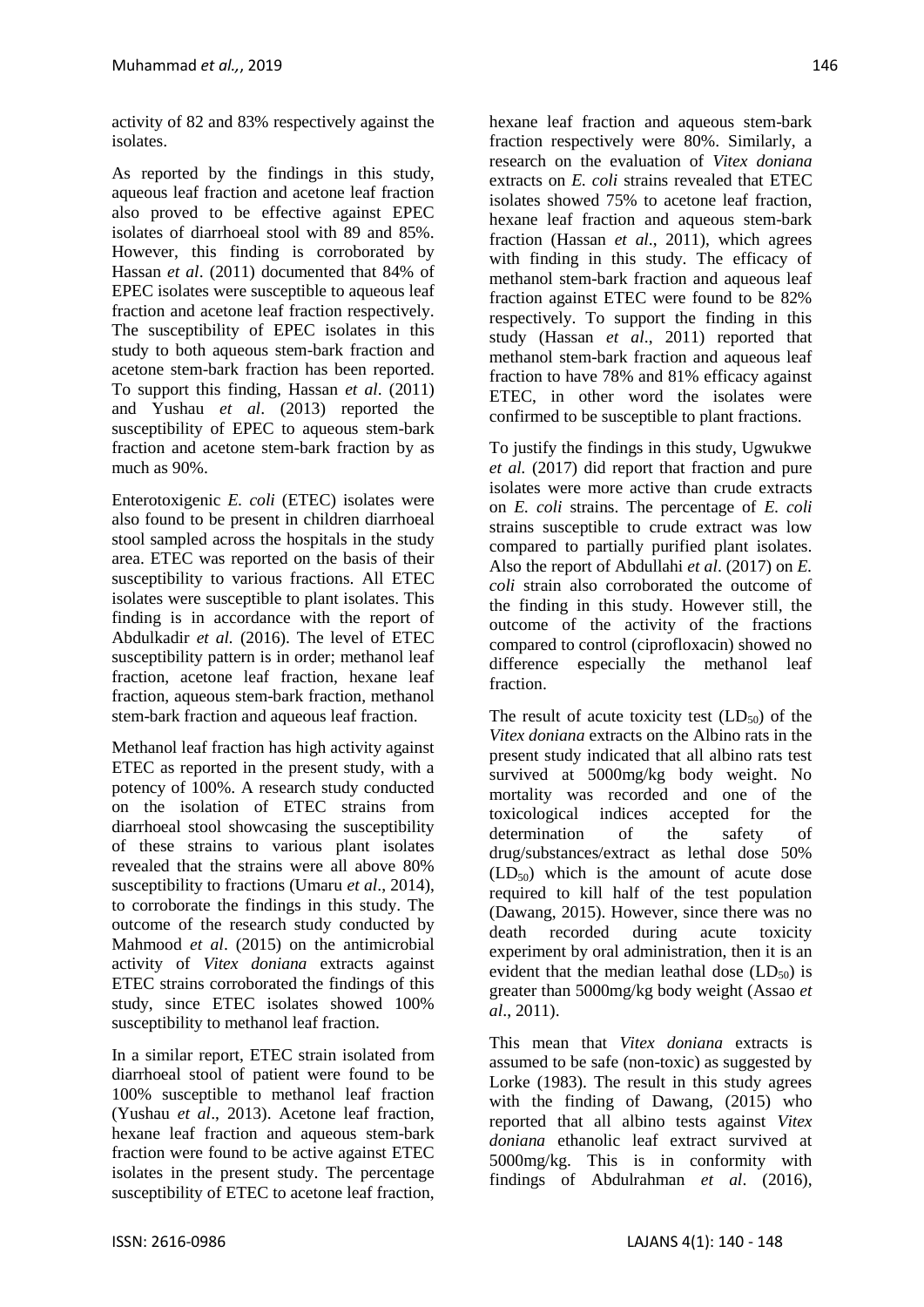reported that *Vitex doniana* methanolic leaf extract had  $(LD_{50})$  of greater 5000mg/kg body weight. The result also agrees with the findings of Abdulrahman *et al*., (2007) and Onyeyili *et al*. (1998).

## **Conclusion**

The phytochemical constituents detected in the plants contributed immensely to antibacterial activity of the plants fractions, while methanol leaf fraction of *Vitex doniana* had highest efficacy against all *E. coli* strains except Enteroinvasive *E. coli* with 50%. The acute toxicity test  $(LD_{50})$  of the plant extracts on albino rats was greater than 5000mg/kg, meaning that the plant is safe for consumption.

## **REFERENCES**

- A Agbafor, K.N. and Nwachukwu, N. (20011). Phytochemical analysis and antioxidant property of leaf extract of *Vitex doniana* and *Mucuna pruneus. Journal* of *Biochemistry Research International,* **27**:117-121.
- Aliyu, M. S., Hauwa, U. A., Tijani, M. B., Aliyu, A. B. and Ya'u, B. (2009). Phytochemical and antibacterial properties of leaf extract of *Stereosperum kurithicum (Bignoniaceae). Nigerian. Journal of Basic and Applied Sciences*, **17**(2): 235-239.
- Aliyu, M. and Chedi, B. A. Z (2010). Effects of the ethanolic stem- bark extract of *Ptericarpus erinaceus* on some isolated smooth muscles; *Bayero Jounnal of Puree and Applied Sciences,* **3** (1):34-35.
- Cheesbrough, M. (2006). District laboratory practice in tropical comfitures,  $2<sup>nd</sup>$  edition, Cambridge University Press. New York; PP60-65.
- Culei, R. (1982). Methodology for analysis vegetables drugs, practical manual industrial utilization of medicinal and aromatic plants. Bucharest office of UNIDO, Romania Pp20-67.
- Danlami, U. (2009). Phytochemical screening and antibacterial activity of *Psidium guajava* (Guava) crude extracts. *Biological and Enviromental Science Journal for Tropics,* **6** (7): 124-129.
- Dauda, B. E. N., Oyeleke, S. B., Jigam, A. A., Salihu, S. O. N. and Balogun, M. M. (2011). Phytochemical and in-vitro antibacterial investigation of *Vitex doniana* extracts. *Australia Journal of Basic and Applied Science* **5**(7): 523-528.
- El-mahmood, A. M. and Doughari, J. H. (2008). Phytochemical screening and antibacterial evaluation of the leaf and root extracts of *Cassia alata. Africa Journal of Pharm. Pharmacol*ogy, (7): 124-129.
- Ezeja, I. M., Ezugbo, I. L. Madubuike-Udeh, N. E. Ukwenin, I. A., Akomas, S. C. and. Nfemkwa. D. C. (2012). Antidiarrhoeal activity of *Ptericarpus erinaceus*  methanolic leaf extract in experimentallyinduced diarrhea. *Asian Pacific Journal of Tropical Medicine,* **5**(2): 147- 150.
- Forbes, B. A. (2007). Bulley and Sott's diagnostic Microbiology  $12<sup>th</sup>$  edn. C.V. Mosby Company, St. Louis, London. Pp 779-818.
- Harborne, J. B. (1998). Phytochemical Methods. Chapman and Hall Publications, London.

Pp.7-8.

- Hassan, M. M., Oyewale, A. O., Amupitan, J. O., Abdullah, M. S. and Okonkwaro, E. M. (2015). Preliminary phytochemical and antibacterial investigation of crude extract of the root- bark of *Detarium mitricarpus. Journal* of *Chemical Society of Nigeria*, **29** (1): 61-63.
- Iwalokun, B.A., Gbenk, G.O., Ademole, T. A., Smith, I., Akinsinde, K. A. Oomonigbelin, E.O. (2008). Effects of *Occimum gratissimum.* Essential oil sub inhibitory concentration as virulent and multiday resistant *Shigella* Strain from Lagos. Nigeria.
- Irvine, F. B. (1961). Woody plants of Ghana with special reference to their uses. Oxford University press, London. Pp 761- 762.
- Junaid, S. A., Olabode, A. O., Onwuliri, F. C., Okwori, A. E. J. and Agina, S. E. (2006). The antimicrobial properties of *Ocimum gratissimum* extracts on some selected bacterial gastrointestinal isolates.